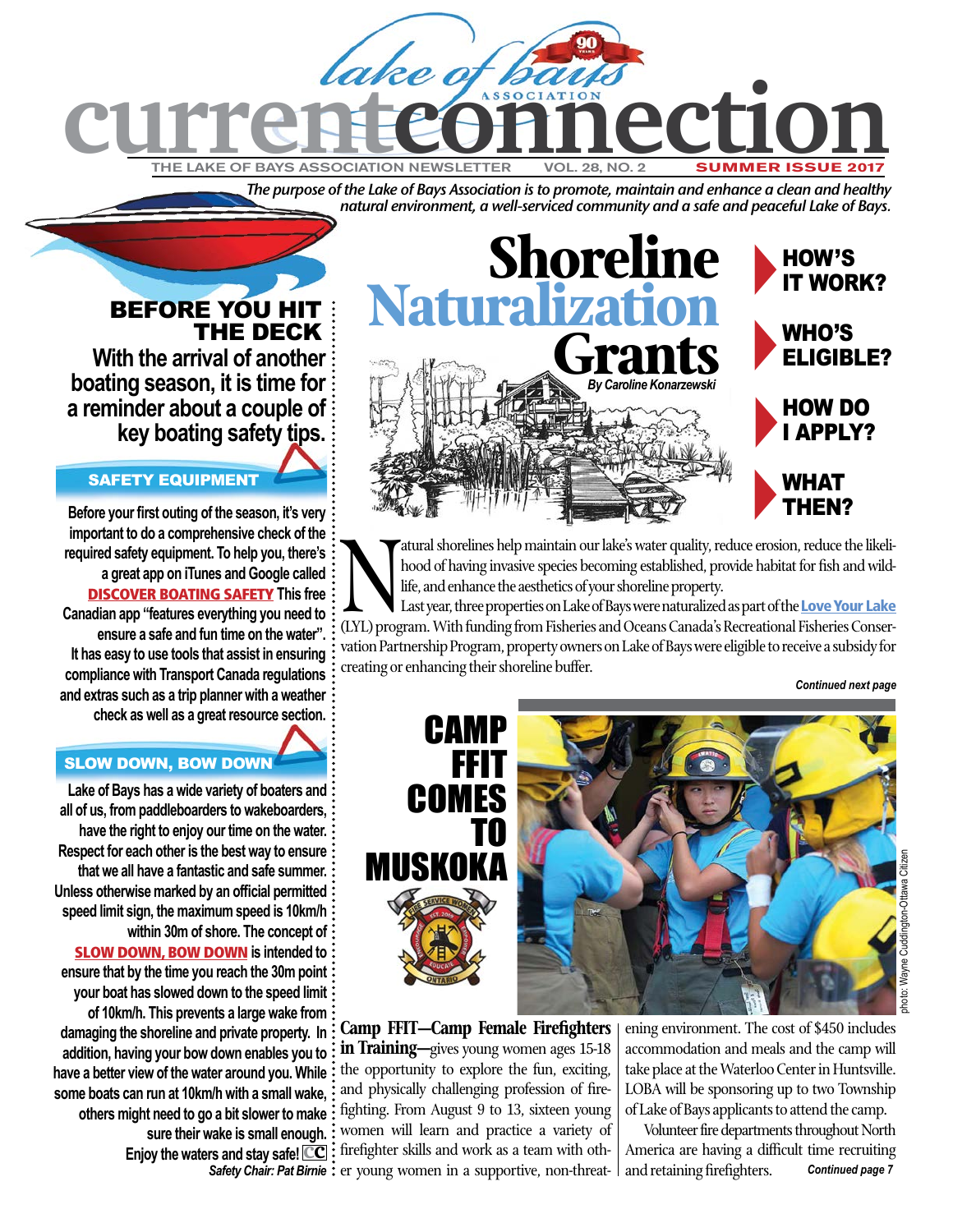#### *Continued from Shoreline Naturalization Grant*

#### Dave and Marj Shield, who received a LYL subsidy last year describe their experience.

*"Our family purchased our property on Lake of Bays in 1993. In the past it had been used as a commercial property and had very little natural vegetation. We attempted to revitalize it ourselves over the years with limited success. We were starting to experience erosion along the shoreline and needed to take action. Rebecca, from the Muskoka Watershed, worked with us to develop a plan to stabilize the bank and fill in the open areas to create more animal and bird habitat. Working with the whole team of knowledgeable and creative people from design to actual planting was a pleasure and now we are looking forward to enjoying the results. A big thanks goes to the Love Your Lake Program and everyone involved! "*



fter this winter Marj reports that things are looking good and starting to bud, aside from a little "haircut" from the deer.

Building on the success of the LYL program, the Lake of Bays Association is offering grants of \$1,000 each to current LOBA members who wish to establish or enhance their shoreline with indigenous plants. Two shoreline planting projects on Lake of Bays will be funded this year. With a minimum contribution from the property owner, LOBA together with the Muskoka Watershed Council (MWC) will design and help you plant your shoreline. Apply before June 16 to receive a [LOBA Shoreline Naturalization Grant](http://loba.ca/wp-content/uploads/2017/05/2017-LOBA-Shoreline-Naturalization-Grants.pdf) of \$1,000!

#### HOW DOES IT WORK?

LOBA will provide all the technical and physical assistance required, including ordering the plants, supplying equipment, and helping you plant your shoreline. Each \$1,000 grant will cover \$75 for the permit, and approximately \$425 for plants and \$500 for labour. The site plan will be provided free of charge by the MWC. The property owner will contribute a minimum of \$425 towards plants over and above those covered by the LOBA Grant.

### WHO IS ELIGIBLE AND HOW DO I APPLY?

Any waterfront property owner on Lake of Bays who is a current member of LOBA is eligible to apply. Email LOBA at *[info@loba.ca](mailto:info%40loba.ca?subject=)* before Friday June 16 with your name, your cottage address and a brief description of the naturalization project you would like to see on your property.

#### WHAT THEN?

A site visit to your property will be scheduled at a mutually convenient time. During the site visit, program staff will take measurements and photographs, and discuss with you how your land use needs can be merged with the concepts of shoreline naturalization. This information will be used to develop a shoreline planting plan for your property. Please note that site visits are completely non-regulatory in nature. Once a plan is approved by you, planting will be scheduled for Fall 2017. Photographs will be taken before, during and after the planting. These photographs may be used by LOBA for educational purposes, on our website, social media sites and newsletters. **cc**

## by-law alert

In the Township of Lake of Bays, removal of any vegetation within 66 feet of the water's edge requires a Development Permit. New construction or additions to an existing structure within the Shoreline Activity Area (SAA) also requires a Development Permit. Visit the Township of Lake of Bays website for complete by-law information visit [www.lakeofbays.on.ca](http://www.lakeofbays.on.ca/content/bylaw-enforcement)**.**

# A bulk pricing program for LOBA members



**Late last fall, the LOBA Board of Directors agreed to partner with Grant Propane a division of Grant Energy Inc. to supply propane fuel to our members at a "bulk purchase" rate. Grant Propane is offering a preferred price for our members in good standing. Early in the winter, a few members switched over before the snow came.** 

**"We switched over in late December and had our tank filled. We expect to save over \$500 every year. We use about 3600 litres a year, and the preferred price was 14¢ per litre less than my previous supplier was offering me."**

*Fraser Govan, Coordinator, LOBA propane program.*

**From discussions Fraser has had with members, 12¢ / litre is an average saving, although some members report** 

**that they will save upwards of 20¢ based on their current supplier's price. One member estimated their savings** 

**would be over \$1,500 annually. Having "strength in numbers" allows us to negotiate the best price for our members, says Fraser. The price is the same for members with the same consumption and tank size classification.** 

**And LOBA does the hard work negotiating – thanks Fraser! Summer is the easiest time to switch. For more info contact Fraser Govan**  705-767-3692 [fgovan@cottagecountry.net](mailto:fgovan%40cottagecountry.net?subject=)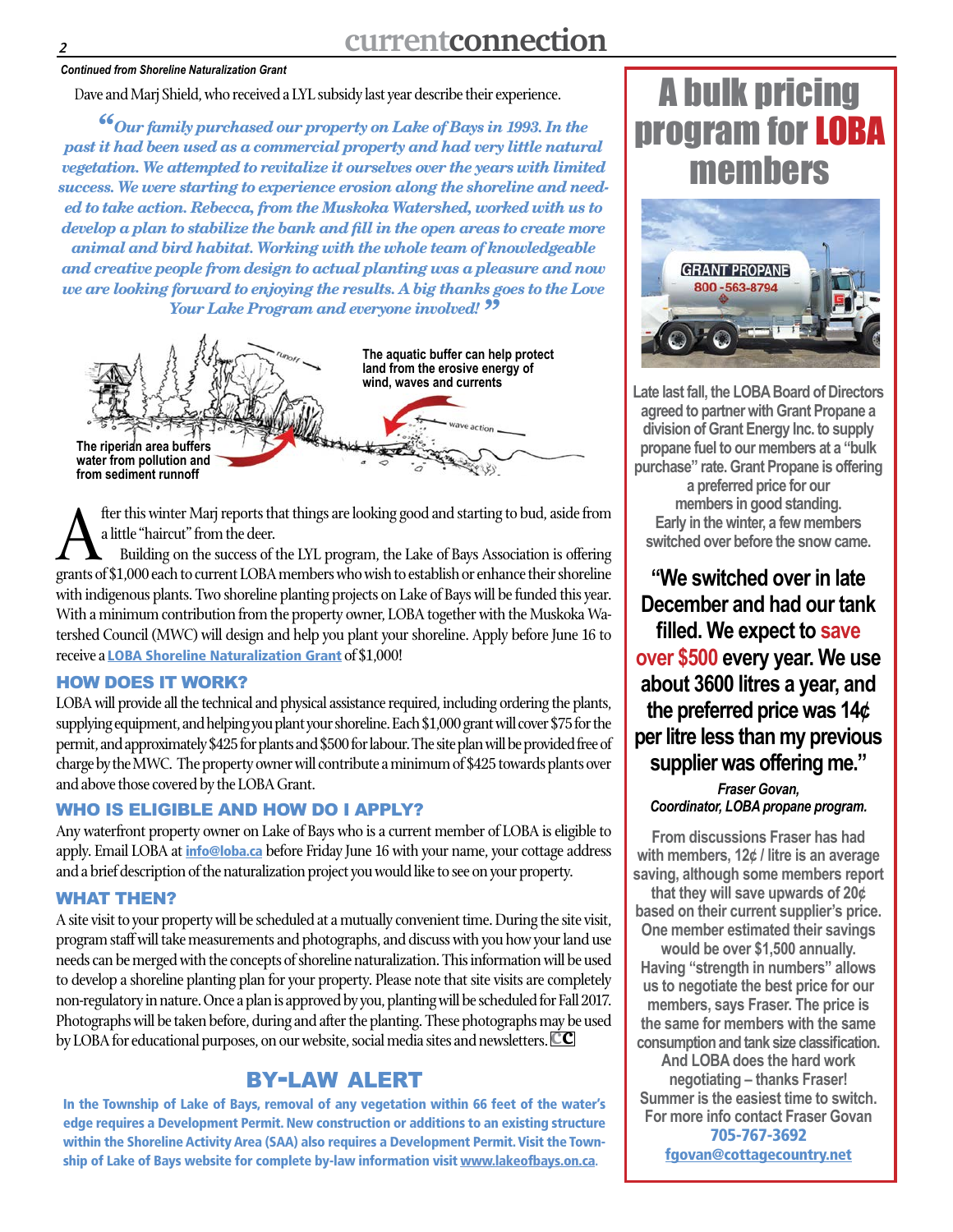The Fromman Sovernman<br>
ning to make it easier to j<br>
dock or a boathouse.<br>
under the Public Lands<br>
is administered by the<br>
Ministry of Natural Resources he Provincial Government is planning to make it easier to put in a new dock or a boathouse. Regulations under the Public Lands Act which is administered by the and Forestry (MNRF) have been proposed to eliminate the need for provincial government permits, leases etc. in many circumstances. These would include docks, boat lifts, boat ramps, and (single-storey) boathouses, swim rafts, and other structures/things.

This rolls back the clock to a simpler time to allow these uses through a "free use" approach under the Public Lands Act and not require an MNRF land use permit in advance of the work. However, the MNRF will continue to look to local municipalities and planning boards to prescribe development standards (e.g. size) through applicable Planning Act and Building Code provisions. But the net effect will be to make the process less time consuming, so you can do your own Otis Redding thing sooner!!

The proposed new Regulations are posted on the provincial Environmental Registry.**cc** [www.ebr.gov.on.ca](https://www.ebr.gov.on.ca/ERS-WEB-External/displaynoticecontent.do?noticeId=MTMyMjYy&statusId=MjAwNzgw&language=en)



The text of part of the land quicup<br>and without apparent damage to our<br>dock on Sunday, April 16—the last<br>part of Lake of Bays to lose its ice cov-<br>er and yet still around 10 days earlier<br>than has been "typical" if the past he ice left our part of the lake quietly and without apparent damage to our dock on Sunday, April 16—the last part of Lake of Bays to lose its ice cover and yet still around 10 days earlier guide in this age of climate change. Water levels are still high but, from what we hear at LOBA, the damage from ice break up overall was not as severe as in recent years. I hope your property weathered the winter well.

There is no end of good activities and ideas that LOBA works on over the year and this winter has been no exception. We have modernized our organizational By-law (badly needed to reflect the working realities of today). In May

# **Sitting on the dock of the bay could get a little easier…** *By Don Eastwood*



# wishing you a warm and peaceful summer

LOBA joined with the Muskoka Watershed Council ("MWC") to support its Stewardship Conference "50 Shades of Green" on algae in Muskoka. Water quality is one of the most important environmental features to our members and we share the interest of the MWC in studying how algae react in our water to changing climate conditions. Safety—on land and water—remains a key interest for us and you will see in this edition a great article on boating safety from our Safety chair, Pat Birnie. Safe and considerate boating and aquatic sporting activities benefit us all.

Please watch for news on our appeal of the new backlot standards in the Township's Official Plan. Currently, we expect the appeal to be held by the Ontario Municipal Board in Dwight on September 12. The appeal is well scoped and narrowly defined and we are advised by our counsel that our legal position is strong. New information will be communicated to members as it becomes available.

Our Annual General Meeting will be on Saturday July 8 in Dwight. Please make plans to join us. In addition to the usual business matters, there will be a vote on the new By-Law and the keynote presentation will be from staff of the District of Muskoka on its vision for the future of Muskoka and Lake of Bays within it.

We hear that real estate transactions are way up this year so, you may find yourself with new neighbors on the lake. If this is the case, please let us know at *[info@loba.ca](mailto:info%40loba.ca?subject=)* so we can get to know them and invite them to join us as members.

Our association wouldn't exist if it weren't for our many many volunteers. They are passionate about the work that they do for the lake and enjoy getting to know it and their neighbours better. Our volunteer opportunities are numerous and varied. Environmental or political issues? Keeping in touch with your neighbours or working on more formal communications? Safety on and around the lake? We have something for you. If you would like to join our team, please contact us at [info@loba.ca](mailto:info%40loba.ca?subject=).**cc**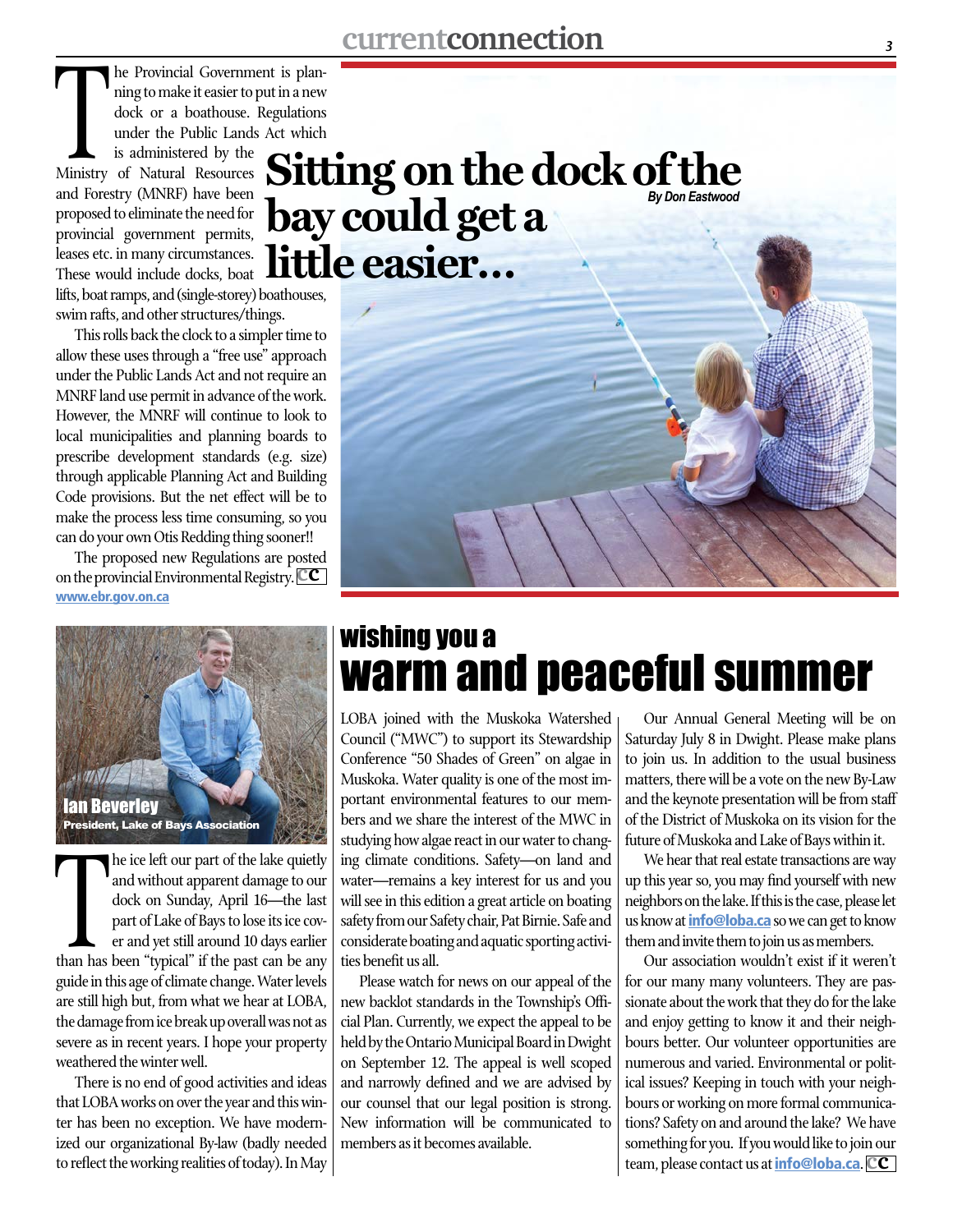## **Question:**

**What are the two biggest expenditures financed by your District of Muskoka taxes?**

## **Answer:**

**The District Roads Program, which includes the financing, construction and maintenance of bridges, roads and culverts, totals** \$24.9 million-35% **of district tax dollars.**

**The other biggie? The 2017 costs for providing police services across Muskoka through the OPP are** \$15.1 million -21% **of district tax dollars.**

# *By Don Eastwood* HOW TO Slice A VERY **Expensive Pie**



#### And it hese programs have for years seen extensive and heated discussion on how to control and allocate the costs in a more equitable way amongst all Muskoka communities. And it continues…

### "WHOSE ROAD IS IT ANYWAY?"

Earlier in 2017 District Council commissioned engineering consultants C.C. Tatham and Associates to undertake a "Road Rationalization Study ".

The District Road system was established formally in 1971. It was reviewed in 1986 and 1999. Now, because of growth and change, it's time to do it again.

The current study is a three phase effort focussed on establishing the most appropriate District road system, addressing those roads that should be District as opposed to local roads, and looking at the costs and implications of any changes.

The study will be complete later this year and be used as the basis for a new District Transportation Master Plan. A preliminary stage one report was presented in April this year to District Engineering Committee. Some roads in and around Lake of Bays are recommended to be transferred to local jurisdiction.

Here's where it gets interesting…some members of District Council wonder if the District roads program should be transferred in its entirety to the local municipalities. Maybe it's not who owns what roads, it's "why do we need the District having any responsibility for roads at all?"

A motion to strike a task force to examine either downloading all roads to the local municipalities or uploading all the roads to the District was forwarded to District Council for consideration in May.

This has some potentially significant cost implications for both the District and the local towns and townships and in turn could be a major driver of property tax changes.

LOBA continues to monitor District meetings and will keep members informed as this exercise unfolds.

#### POLICING COSTS IN MUSKOKA

Long story short…it's expensive, there's not much we can do to control costs in any significant way, and the way it's charged across the District is causing major headaches for our District representatives.

Back in 2013 the Ontario government changed the way costs would be recovered from

## **a Full serving:** District of Muskoka expenditure breakdown

**Road Reserves 21.8%**

**Police Services 21%**

- **Roads & Locks 13.6% Maintennance**
- **Community Services 12.2%**
- **Corporate & 9.4% Emergency Services**
- **Paramedic Services 7.7%**
- **Planning, Airport & 4.3% Economic Development**
- **Hauled Sewage 4.1% Operations & Environment**
- **MPAC Property 3.3% Assessment**
- **Simcoe Muskoka 2.0% Health Unit**
- **Hospital Financing 0.6%**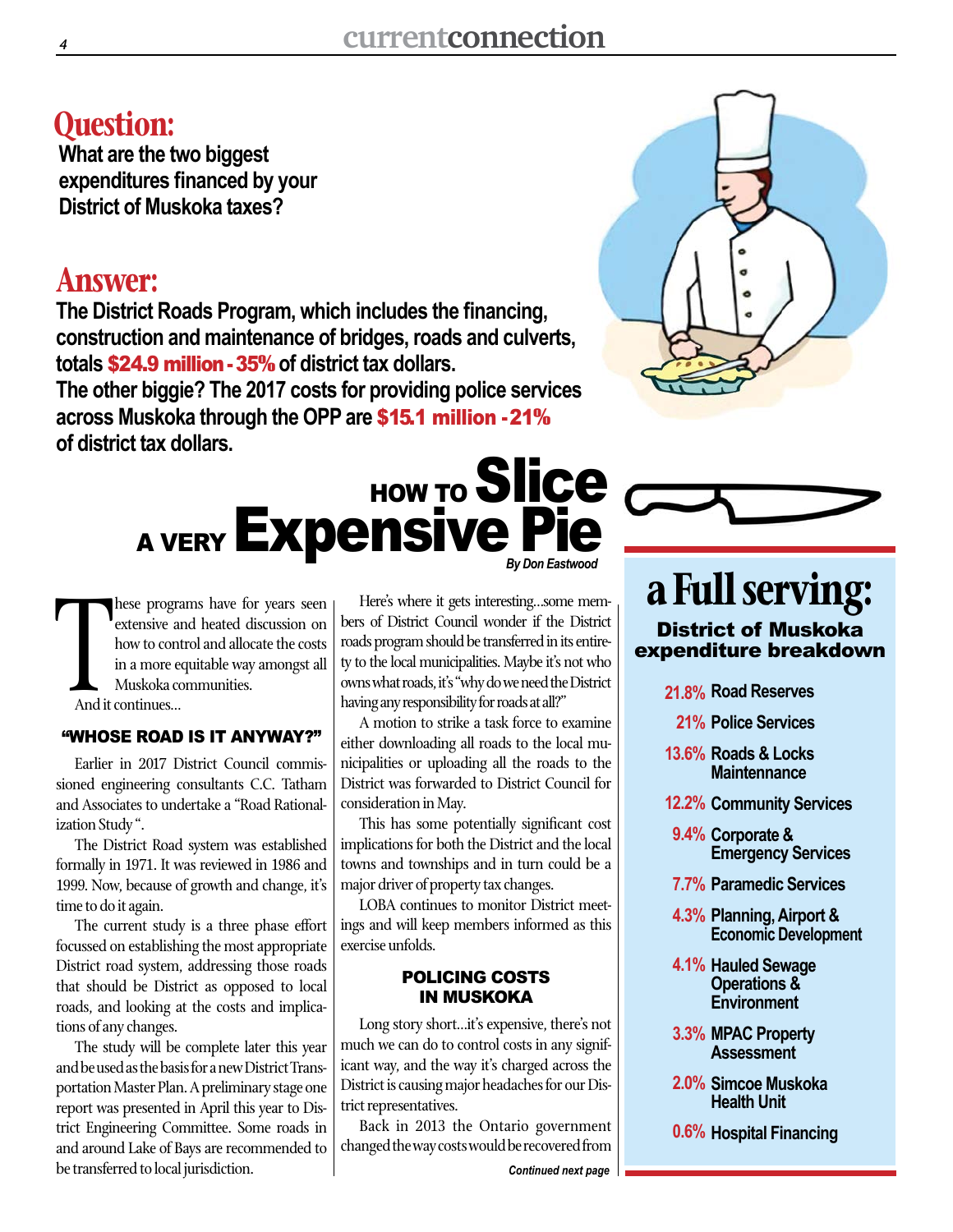#### *Continued from How to Slice a Very Expensive Pie*

municipalities who used the OPP for community policing. That new model increased costs dramatically and unevenly across the District. In turn, that prompted a legal opinion on whether the municipalities could have their own contract with the OPP and what the rules were on how to tax locally for policing.

The short answer was that the District had the legal responsibility to engage and levy for OPP services across the District and it could

## **Back in 2013 the Ontario government changed the way costs would be recovered from municipalities who used the OPP for community policing.**

not be paid for through special area levies that would differ by municipality. Then a contrasting legal opinion was obtained by The Township of Muskoka Lakes.

So now the District has approved retaining a different legal firm to seek an opinion regarding the apportionment of policing costs across the District.

The current costing model is pretty complicated but boiled down, it means that a property valued at \$250,000 pays the same levy for police costs no matter where it is in the District, but that leads to very significant differences in the amount of dollars raised between the Towns and the Township.

For example, Muskoka Lakes share of policing costs under the current model is \$5.75 million but might only be \$2.75 million if the pie was cut differently. It's complicated by contrasting legal opinions and the political reality that if costs are reduced in some places, the costs must go up elsewhere. That "elsewhere" is the Towns of Gravenhurst, Bracebridge and especially Huntsville which could see its share go up 175% under a revised allocation method. The Township of Lake of Bays would benefit from a revised model.

More reports, discussion and imaginitive pie cutting on this matter are expected at District Council later this spring. LOBA will be watching this one closely on your behalf.

To view more about the 2017 District of Muskoka budget click here - [budget](https://www.muskoka.on.ca/en/district-government/resources/resources/Budget-at-a-Glance-2017---Final.pdf). **cc**

**To celebrate LOBA's 90th anniversary, we'd like to create a retrospective photo gallery on our website and we need your help! We invite you to share your old photos of life at Lake of Bays over the last 90 years (or so).**



**We're looking for photos of retro cottage attire—knee length bathing costumes, flowered bathing caps and plaid lumber jackets come to mind—favourite old boats, activities from 'back in the day' or anything that depicts life at Lake of Bays in the era in which the photo was taken. Perhaps you have pictures of places that no longer exist or an old photo of a familiar landmark on the lake today. So dig out those old family photo albums or take a close look at the pictures on the wall at the cottage this summer. Let's see what has changed and what remains the same at Lake of Bays!** 

**Looking back at the life and times**

**on Lake of Bays**

### To submit a photo

Please submit your photo(s) in digital format by email to **executive coord@loba.ca** by Septem**ber 1st, 2017. The subject line of the email should be "Looking Back". Photo submissions are not restricted to LOBA members. We welcome all current and past Lake of Bays residents and friends to participate—so spread the word! Please identify the approximate date and location of the photo (if appropriate) with a brief description or caption (optional). Participants agree to the use of their photo on the LOBA website, yearbook, newsletter and Facebook page. This retrospective project is a one time initiative and in addition to the annual Photo Contest.** 

## How to get a digital copy of your old photo

**Scan it: If you don't have access to a scanner, Staples, COSTCO and photography suppliers such as Henry's have scanning services. Or you can download a free document scanning App on your smartphone. Please make sure the resolution of the scan is 300 dpi or higher.** 

**Take a picture of it: If you have a good digital camera or a good camera on your smart phone, just take a picture of the photo. To avoid glare, do not use a flash. Place the photo on the floor where there is natural light (but not direct sunlight) and snap the picture.** 

**Questions? Contact Lili Davis-Burchat at** [executivecoord@loba.ca](mailto:executivecoord%40loba.ca?subject=)**. cc**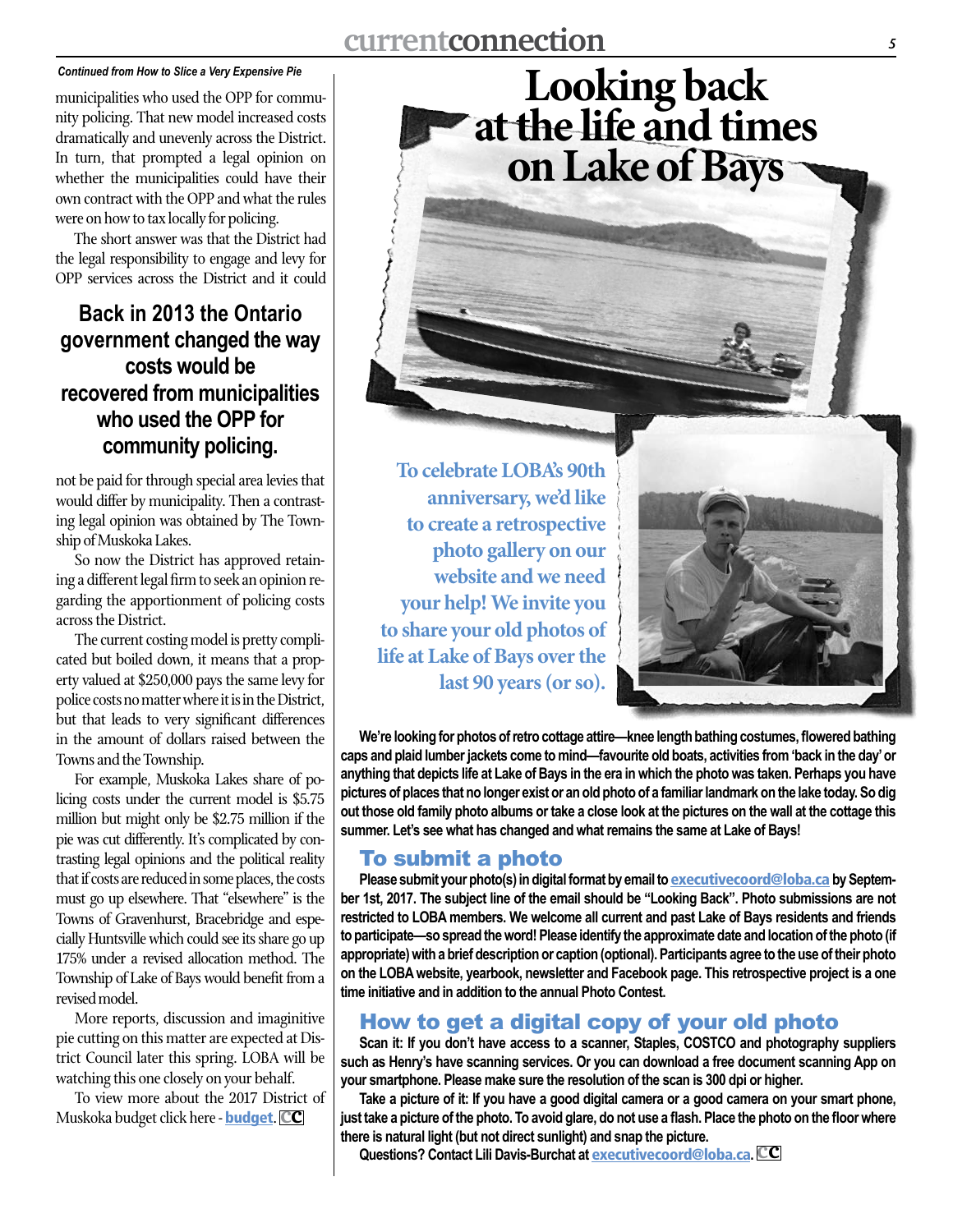

# What do microbeads and super heros<br>have in common? By Pat Birnie  $\mathbf{PS}$ <br>here has been a big movement *By Pat Birnie*

There has been a big movement<br>towards limiting the use of plas-<br>tics in day-to-day life. We take our<br>own bags to the grocery store rath-<br>er than buy plastic, and travel with<br>our own coffee cup rather than using a throwtowards limiting the use of plastics in day-to-day life. We take our own bags to the grocery store rather than buy plastic, and travel with away paper cup with a plastic lid. Despite that "some 8 million tons of plastic trash leak into the ocean annually", according to a December 2016 CNN report. Our oceans and marine life are threatened by this plastic waste.

But, did you know that plastic microbeads, found in household items from toothpaste to body scrubs to abrasive cleaners; and plastic microfibres released when synthetic clothes are laundered, are also accumulating in our oceans and waterways?

Microbeads, tiny plastic particles of less than 5mm, get washed down the drain and most pass through filtration systems because they are so tiny. They end up in the Great Lakes and oceans where they can be ingested by fish and harm marine life. The Canadian Government has pledged to ban microbeads by June 2018 and many companies are already phasing them out of their products. Locally, I have eliminated the use of microbead-containing products from Arrowhead Camp. To check if a product does contain microbeads, you can look on the ingredients list for Polyethylene (PE), Polypropylene (PP), Polyethylene terephthalate (PET), Polymethyl methacrylate (PMMA) or Nylon as the first clue. **[Beat the Microbead](http://get.beatthemicrobead.org/)** is a great app that scans the bar code of a product and lets you know if it has been reported to contain microbeads.

We all know that Superheroes and Weekend Warriors like to bedeck themselves in tight fitting synthetic clothing. Sadly, plastic fibres from such clothing can find its way into our waterways when these items are put in the washing machine. The Guardian.com published an article on February 12, 2017 that stated:

"Synthetic fibres are problematic because they do not biodegrade, and tend to bind with molecules of harmful chemical pollutants found in wastewater, such as pesticides or flame retardants. Plus, fibres from apparel are often coated with chemicals to achieve performance attributes such as water resistance. Studies have shown health problems among plankton and other small organisms that eat microfibres, which then make their way up the food chain."

## **The Canadian Government has pledged to ban microbeads by June 2018 and many companies are already phasing them out of their products.**

A German company is developing a mesh bag to wash your synthetics in. The **[Guppy Friend](http://guppyfriend.com/)** traps the plastic while allowing your clothes to wash up fresh and clean! Sadly it's not yet available in Canada. There are also some after-market washing machine filters that catch lint and other fibres before they can get into our waterways—or your septic system.

What can we all do to help out and still enjoy clean clothes and radiant skin? Look for natural based products and products that are labelled plastic free. Fill your wardrobe with natural fibre products like cotton and wool, and keep the synthetic ones for special occasions. **cc**

Around the Lake

a**The** Main Street Bridge **may be closed to traffic but Dorset is still open for business!**

a**Races around the lake include:** Spin the Lakes **on** May 27 **and the** Subaru Ironman 70.3 Muskoka **on** July 9**.**

- a**The** LOB Sailing Club **boats will be launched on** June 24**.**
- **Farmers' markets in Dwight (Tuesdays) and Baysville (Fridays) start at the end of June.**
- $\blacktriangledown$  **Fireworks are planned for** July 1 **in Baysville and Dorset and on** Aug 5 **in Dwight.**
- $\blacktriangledown$  The LOBA Annual General Meeting **is on** July 8 **at the Dwight Community Centre.**
- a**The** Baysville Walkabout **is on** July 22**.**
- a**The** LOB Regatta **is on** Aug 5**.**
- $\blacktriangleright$  **Road maintenance is scheduled for the south end of South Portage Road, Port Cunnington Road, and Lake of Bays Marina Road.**
- $\blacktriangleright$  Check out the [LOBA](http://loba.ca/events/) events calendar **for movie nights, music in the beer garden, garage sales, Firefest, garden tour and more.**

*\*Follow us on [Facebook](https://www.facebook.com/lobaontario/) for up-to-the-minute news and information!*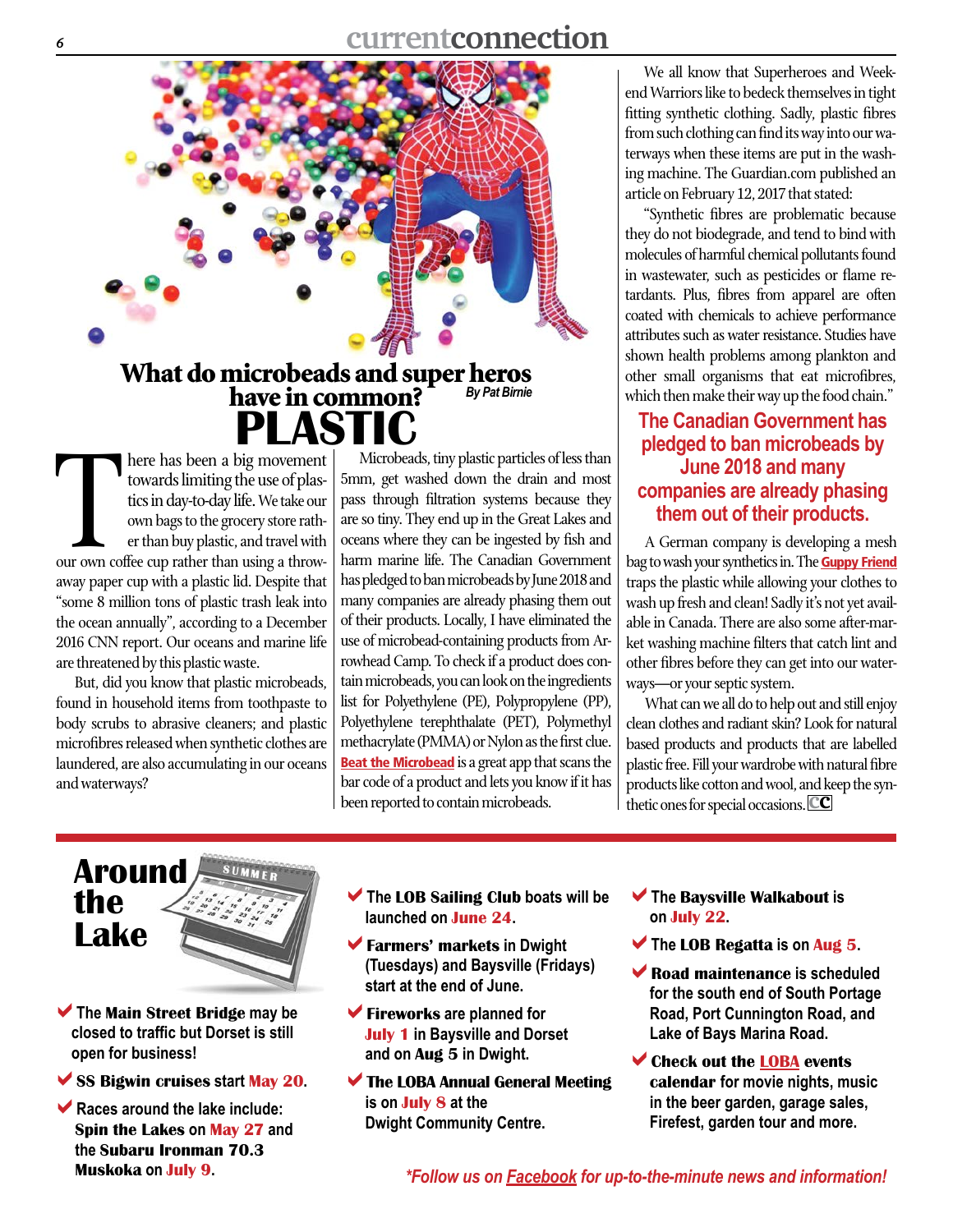#### LAKE OF BAYS ASSOCIATION ANNUAL



*Open to all Lake of Bays Association members and families for submission in the following categories.*

> LIFE at the LAKE: *people, pets and dwellings*

NATURE: *wild plants and animals*

LANDSCAPE: *land, water, and sky*

*Photos must be previously unpublished and submitted—one per individual, per category—in digital format to Aben Graphics: info@abengraphics.combefore* \*DECEMBER 15, 2017*. Subject line of email, Lake of Bays Photo Contest. Contestants agree to the use of their photos for the Lake of Bays Association yearbook, newsletter, website and social media sites. \*Note new date*







\*photos are this year's first place winners



**Beaches are often viewed as a desirable feature for a waterfront property. But don't be tempted to create or maintain an artificial beach—in Lake of Bays it is prohibited to create a new beach or add sand to any beach. Both the Ministry of Natural Resources and Forestry and your Town or Township have jurisdiction at the shoreline and in the Shoreline Activity Area. If you're in doubt, check with them before doing anything.** 

#### PROBLEMS

**Artificial beaches will disappear; waves, currents, ice and other erosive forces remove sand over time. Even pulling up your boat or constantly walking on sloping sand can push the sand from an artificial beach downhill and into the water.** 

**Imported sand, especially unwashed building sand, can bring in invasive seeds, pieces of roots or insects that may establish themselves on your property or in the lake.**

BY ADDING MORE SAND TO AN ERODING BEACH YOU RISK SILTING THE HABITAT OF FISH AND OTHER ANIMALS.

**By adding more sand to an eroding beach you risk silting the habitat of fish and other animals.**

**When you clear shoreline vegetation to create space for a beach, you lose one of the most critical tools for improving and maintaining water quality, erosion control, and protecting natural wildlife habitat.**

### ALTERNATIVES

**There are alternative ways to provide children or grandchildren with places to play in the sand. Shorelines are often unprotected from the sun and a place to play in the shade might be best.** 

**Install a sandbox closer to the cottage. Cover it to prevent wildlife from contaminating it. Build a sand pit for the kids with natural shoreline buffer between the sand and the water. Create a winding path that leads to the water's edge**. **cc**

#### *Continued from Camp FFIT Comes to Muskoka*

This is especially true here in Muskoka. Currently there are 46 active firefighters in Lake of Bays which is about half the ideal number of volunteers that should be staffing our stations. Port Cunnington, Hillside and Interlaken (Limberlost) are seriously short-staffed. Baysville is properly staffed for now, but expected retirements over the next five to seven years could put their operations in jeopardy.

Firefighting is a changed profession. In Lake of Bays, there are more calls for medical responses than fires and the fire department is the first responder. Given the aging population, further increase in calls for service for medical assistance is forecast.

Six of our 46 firefighters are female and we would be happy to see that number grow. LOBA hopes that by supporting Camp FFIT and young women from Lake of Bays, we can build a base that helps staff our volunteer fire departments in the decades ahead. For more information go to **[camp-ffit](http://www.huntsville.ca/en/living/campffit.asp)**. **CC**